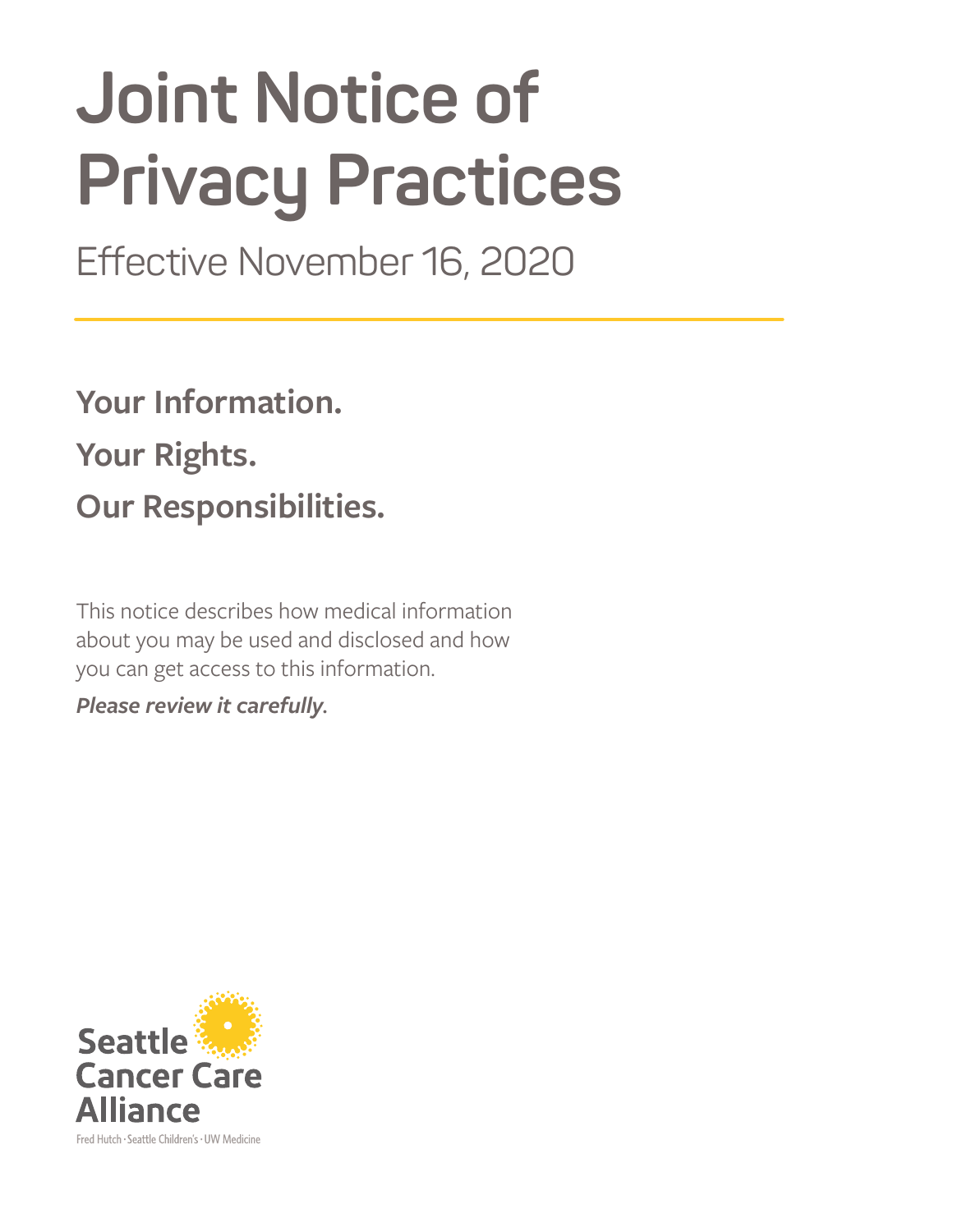# **Your Rights**

#### **When it comes to your health information, you have certain rights.**

This section explains your rights and some of our responsibilities to help you.

#### **Get an electronic or paper copy of your medical record**

- You can ask in writing to see or get an electronic or paper copy of your medical record and other health information we have about you. Ask us how to do this.
- We will provide a copy or a summary of your health information. We may charge a reasonable, cost-based fee.

# **Ask us to correct your medical record**

- You can ask us to correct health information about you that you think is incorrect or incomplete. Ask us how to do this.
- We may say "no" to your request, but we will tell you why in writing.

## **Request confidential communications**

- You can ask us to contact you in a specific way (for example, home or office phone) or to send mail to a different address.
- We will say "yes" to all reasonable requests.

#### **Ask us to limit what we use or share**

- You can ask us **not** to use or share certain health information for treatment, payment, or our operations.
	- We are not required to agree to your request, and we may say "no" if it would affect your care.
- If you pay for a service or healthcare item outof-pocket in full, you can ask us not to share that information for the purpose of payment or our operations with your health insurer.
	- We will say "yes" unless a law requires us to share that information.

#### **Get a list of those with whom we have shared information**

- You can ask for a list (accounting) of the times we have shared your health information for six years prior to the date you ask, who we shared it with, and why.
- We will include all the disclosures except for those about treatment, payment, and healthcare operations, and certain other disclosures (such as any you asked

us to make). We will provide one accounting a year for free but will charge a reasonable, cost-based fee if you ask for another one within 12 months.

## **Get a copy of this privacy notice**

• You can ask for a paper copy of this notice at any time, even if you have agreed to receive the notice electronically. We will provide you with a paper copy promptly.

#### **Choose someone to act for you**

- If you have given someone medical power of attorney or if someone is your legal guardian, that person can exercise your rights and make choices about your health information.
- We will make sure the person has this authority and can act for you before we take any action.

# **File a complaint if you feel your rights are violated**

- You can complain if you feel we have violated your rights by contacting The SCCA Integrity Program or UW Medicine Compliance.
- You can also file a complaint with the U.S. Department of Health and Human Services Office for Civil Rights by sending a letter to 200 Independence Avenue, S.W., Washington, D.C. 20201, calling 1.877.696.6775, or visiting www.hhs.gov/ocr/privacy/hipaa/complaints/.
- We will not retaliate against you for filing a complaint.

# **Your Choices**

#### **For certain health information, you can tell us your choices about what we share.**

If you have a clear preference for how we share your information in the situations described below, talk to us. Tell us what you want us to do, and we will follow your instructions.

#### **You have both the right and choice to tell us to:**

- Share information with your family, close friends, or others involved in your care.
- Share information in a disaster relief situation.
- Include your information in a hospital directory.

*If you are not able to tell us your preference, for example if you are unconscious, we may go ahead and share your information if we believe it is in your best interest. We may also share your information when needed to lessen a serious and imminent threat to health or safety.*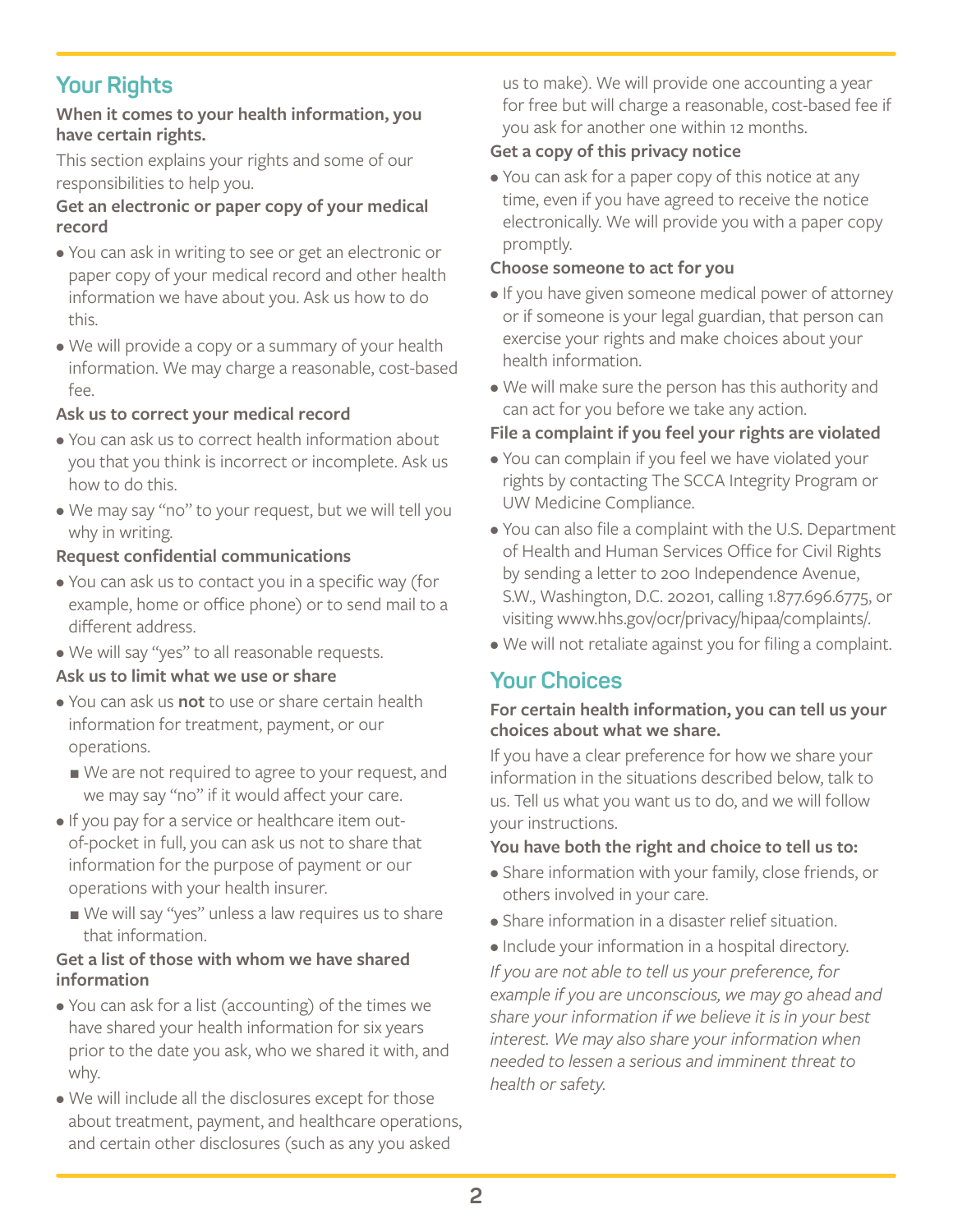#### **With limited exceptions, we do** *not* **share your information unless you give us written permission for:**

- Marketing purposes
- Sale of your information
- Most sharing of psychotherapy notes

#### **In the case of fundraising:**

• We may contact you for fundraising efforts, but you can tell us not to contact you again.

# **Our Uses and Disclosures**

How do we typically use or share your health information?

We typically use or disclose (share) your health information in the following ways.

#### **Treat you**

• We can use your health information and share it with other professionals who are treating you.

*Example: A doctor treating you for an injury asks another doctor about your overall health condition.* 

#### **Run our organization**

• We can use and share your health information to run our practice, improve care, and contact you when necessary. Sometimes we remove information that identifies you in order to carry out these tasks.

*Example: We use health information about you to manage your treatment and services.* 

#### **Bill for your services**

• We can use and share your health information to bill and get payment from health plans or other entities.

*Example: We give information about you to your health insurance plan so it will pay for your services.* 

#### **How else can we use or share your health information?**

We are allowed or required to share your information in other ways – usually in ways that contribute to the public good, such as public health and research. We have to meet many conditions in the law before we can share your information for these purposes. For more information see: www.hhs.gov/ocr/privacy/hipaa/ understanding/consumers/index.html.

#### **Help with public health and safety issues**

- We can share health information about you for certain situations such as:
	- **Preventing disease**
	- Helping with product recalls
	- **Reporting adverse reactions to medications**
- Reporting suspected abuse, neglect, or domestic violence
- Preventing or reducing a serious threat to anyone's health or safety

#### **Do research**

• In certain circumstances, we can use or share your information for health research. Research projects involving patients must be approved through a special review process to protect patient safety, welfare and confidentiality.

#### **Comply with the law**

• We will share information about you if state or federal laws require it, including with the Department of Health and Human Services if it wants to see that we are complying with federal privacy law.

#### **Respond to organ and tissue donation requests**

• We can share health information about you with organ procurement organizations.

#### **Work with a medical examiner or funeral director**

• We can share health information with a coroner, medical examiner, or funeral director when an individual dies.

#### **Address workers' compensation, law enforcement, and other government requests**

- We can use or share health information about you:
	- For workers' compensation claims
	- For law enforcement purposes or with a law enforcement official
	- With health oversight agencies for activities authorized by law
	- For special government functions such as military, national security, and presidential protective services

#### **Respond to lawsuits and legal actions**

• We can share health information about you in response to a court or administrative order, or in response to a subpoena.

#### **Additional protection of your health information**

- Special laws apply to certain kinds of health information. There are extra legal protections for health information about sexually transmitted diseases, drug and alcohol abuse treatment records, mental health records, and HIV/AIDS information. When required by law, we will not share this type of information without your written permission.
- In certain circumstances, a minor (under 18 years of age) patient's health information may receive additional protections.